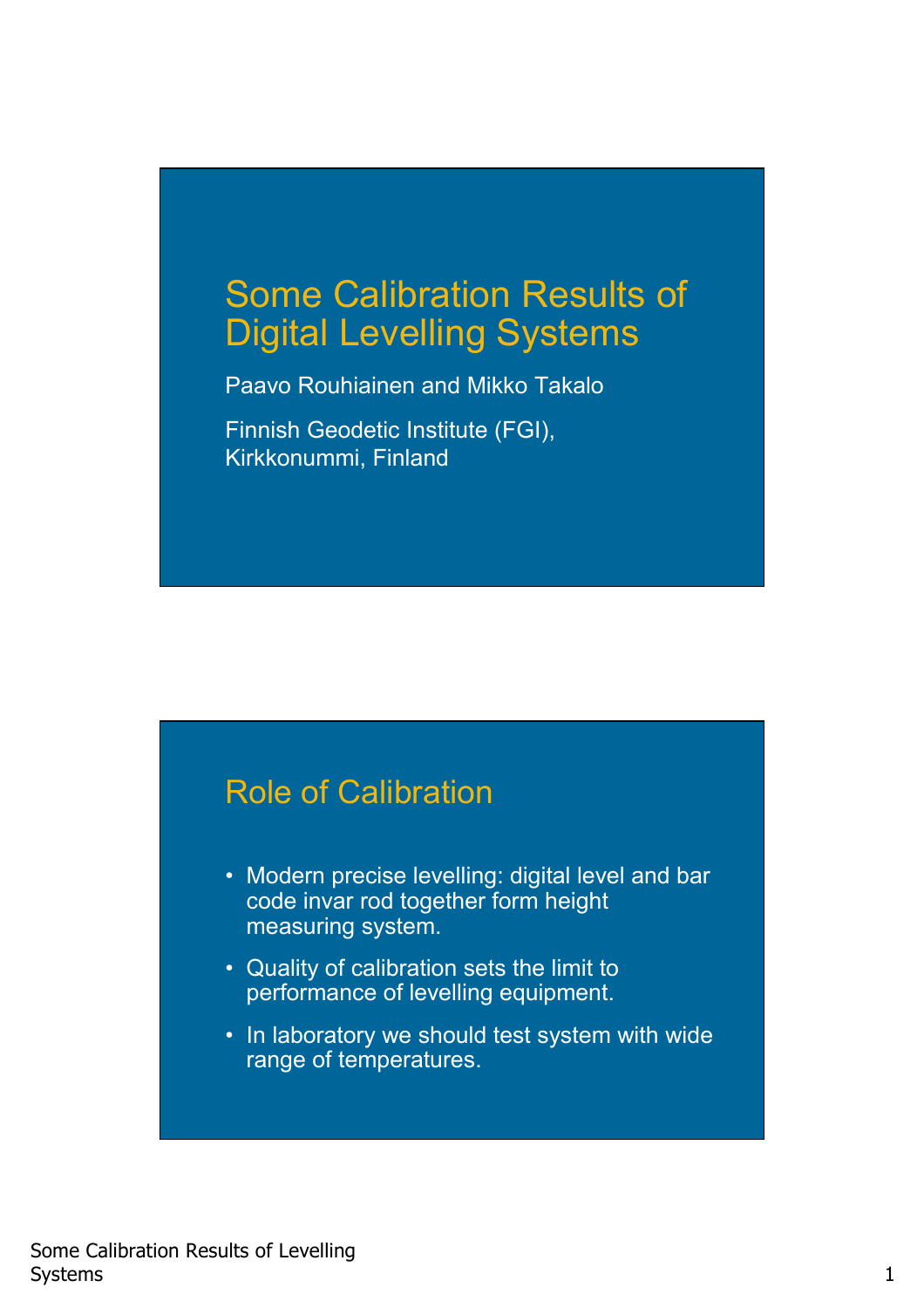

- For traditional levelling only rod calibration is needed.
- With digital levelling rod calibration is replaced or supplemented by system calibration.
- Digital level may have its own scale and temperature behaviour.
- Trimble and Leica systems were studied in FGI's vertical comparator 2006-2008.

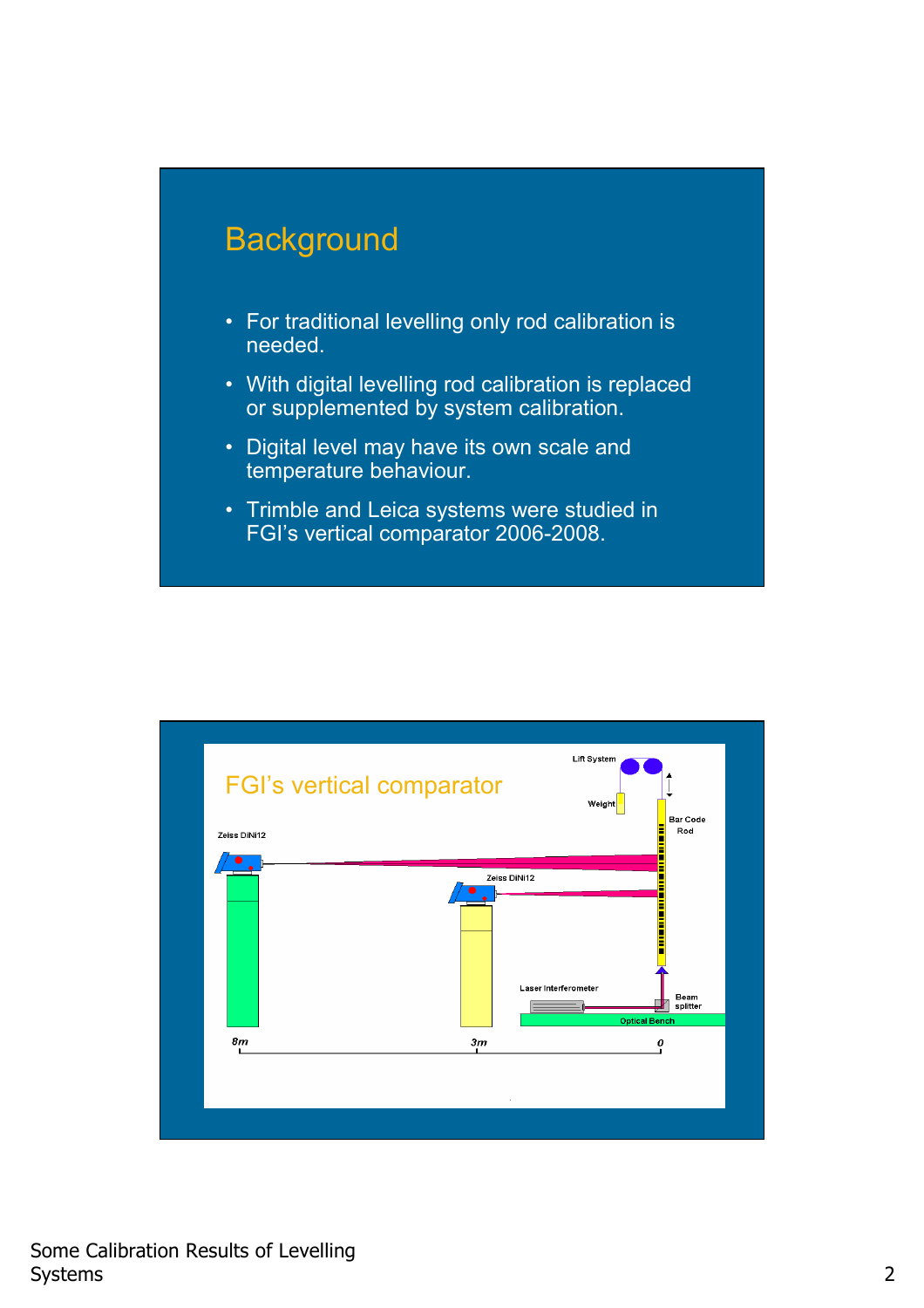

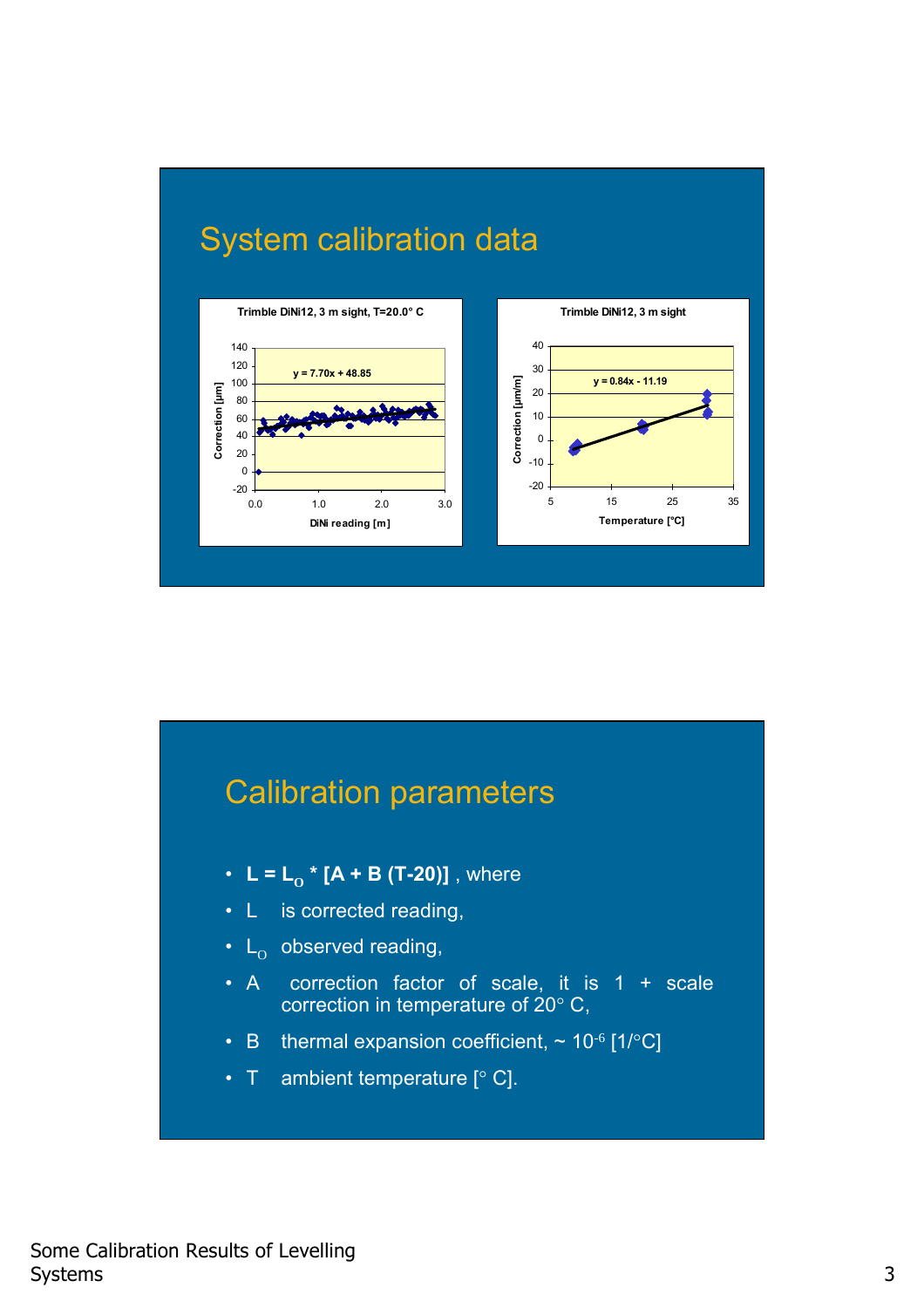## Levels and rods

| System Level   |                | No.    | Rod               | No.   | Year       |
|----------------|----------------|--------|-------------------|-------|------------|
|                |                |        |                   |       |            |
| 1              | Trimble DiNi12 | 701742 | LD13              | 10803 | 2006, 2007 |
| $\overline{2}$ | Trimble DiNi12 | 701743 | LD13              | 10803 | 2006, 2007 |
| 3              | Trimble DiNi12 | 701742 | LD13              | 14605 | 2006, 2007 |
| $\overline{4}$ | Trimble DiNi12 | 701743 | LD13              | 14605 | 2006, 2007 |
| 5              | Trimble DiNi12 | 701742 | LD13              | 14620 | 2006, 2007 |
| 6              | Trimble DiNi12 | 701743 | LD13              | 14620 | 2006, 2007 |
| $\overline{7}$ | Trimble DiNi12 | 320204 | LD13              | 13815 | 2007, 2008 |
| $\overline{8}$ | Trimble DiNi12 | 320204 | LD13              | 13830 | 2007, 2008 |
| 9              | Leica NA3000   | 89687  | GPCL <sub>3</sub> | 27961 | 2007, 2008 |
| 10             | Leica NA3000   | 89687  | GPCL <sub>3</sub> | 9543  | 2007, 2008 |
| 11             | Leica NA3000   | 90848  | GPCL3 26484       |       | 2007       |
| 12             | Leica NA3000   | 90848  | GPCL <sub>3</sub> | 28870 | 2007       |
| 13             | Leica NA3003   | 93475  | GPCL3 26484       |       | 2008       |
| 14             | Leica NA3003   | 93475  | GPCL3 28870       |       | 2008       |
|                |                |        |                   |       |            |

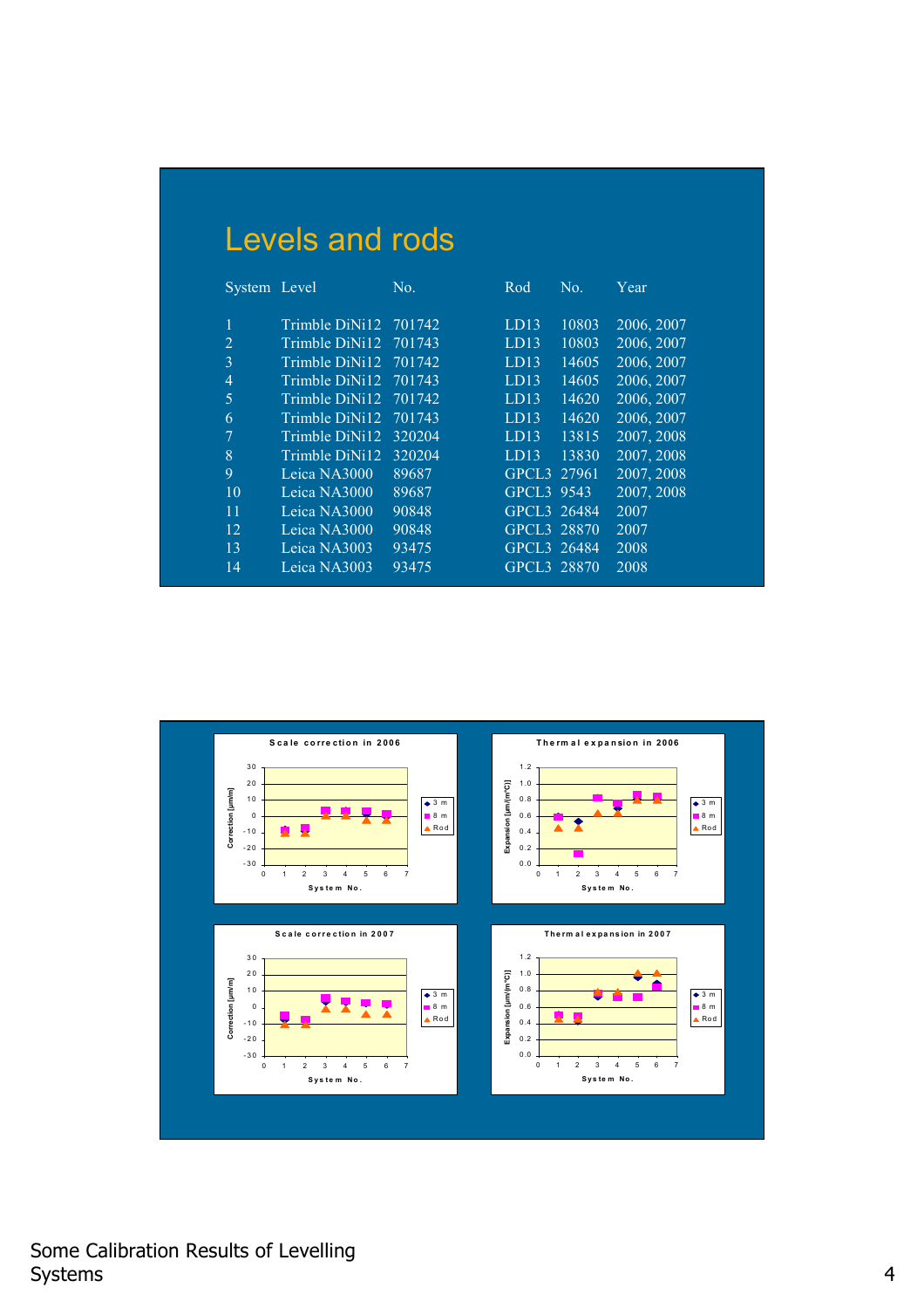